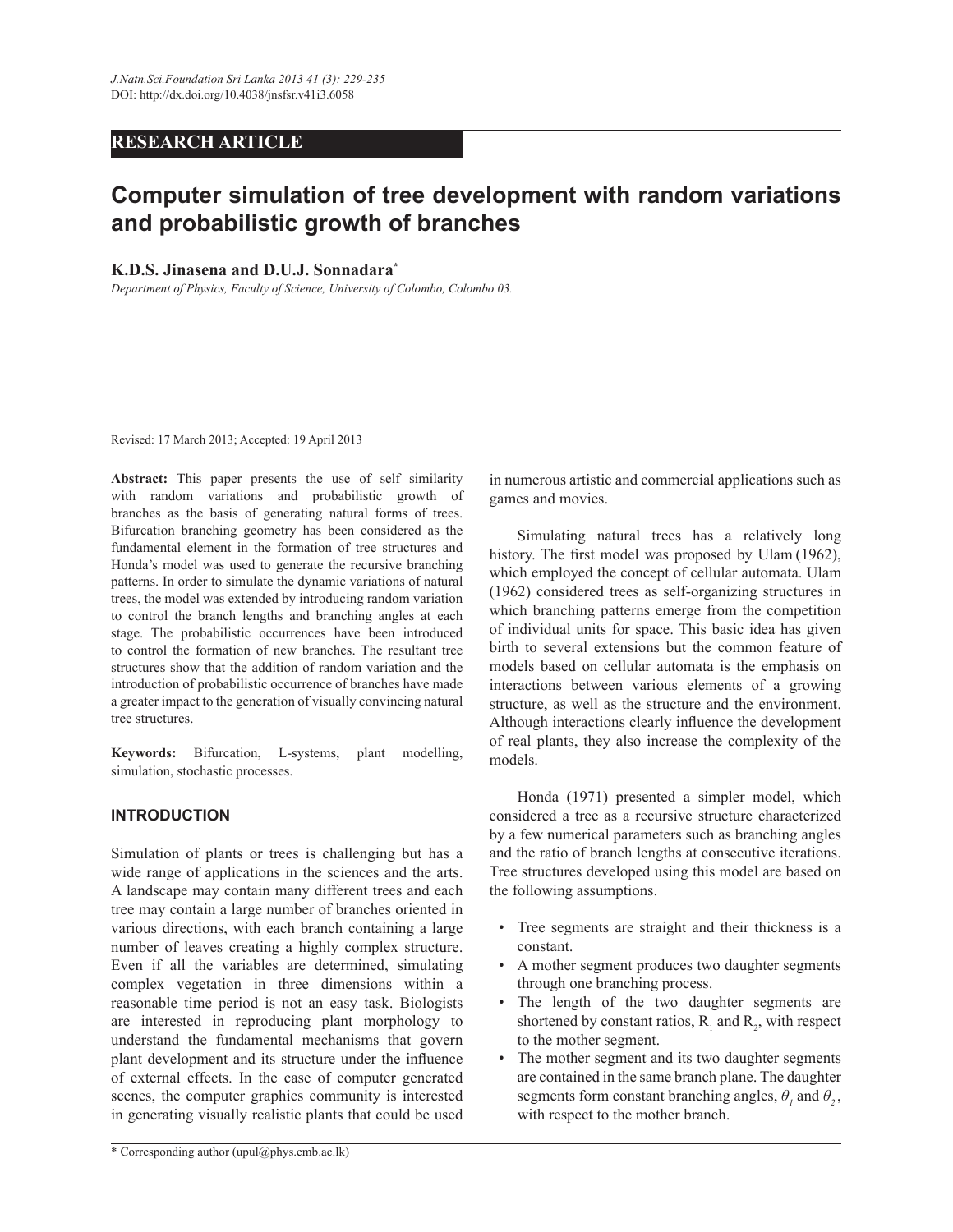With improvements and extensions, Honda's model has been applied to investigate structures of real trees (Fisher & Honda, 1977; Honda *et al.*, 1981; Borchert & Honda, 1984). The results of Honda's model served as a basis for the tree models proposed by Aono and Kunii (1984). They modified Honda's model by adding biasing of branch positions in a particular direction to produce the effects of wind, phototropism and gravity.

 Although Honda's model and its variants are capable of simulating trees with substantial visual realism, they do not provide a sufficient mechanism to introduce variability in the development of trees. Therefore, subsequent tree structures simulated with identical or similar development conditions do not exhibit variations compared to the original tree structure. However, in nature, even if the growth conditions are identical, the tree structures are different from one another and show further diversity due to their age and the environmental conditions. This has been confirmed by a survey carried out by Fisher and Honda (1979) on branching angles, the angle between branch units of lateral branch complexes, and effective leaf area of 32 species of tropical trees with *Terminalia*- branching pattern. This study revealed that there is a variability in branch geometry, which deviates from the theoretical model. Some of the highlighted reasons for the observed deviations are, unpredictable violations of branching rules in real trees and the complexities of crown structure that develop with age.

 There are a number of models, which describe stochastic development of trees using different terminologies. One such method was developed by Reffye and Jaeger (1992) where the development of branches depends on stochastic rules that describe bud activity. Another method is the L-systems (Prusinkiewicz & Lindenmayer, 1990), which describes tree structure by recursive grammatical rules.

 While the results produced with stochastic models are quite closer to real plants, complexities in developing such algorithms are quite high when compared to Honda's model. The objective of the present work was to combine Honda's model with model parameters controlled by random probabilities to generate tree structures with a relatively simple algorithm. Growth of sub branches was determined based on the Monte Carlo technique rather than through the deterministic method. Random variations were introduced to the modelling parameters in order to develop visually realistic tree structures.

## **METHODOLOGY**

From a morphological perspective, branching patterns can be divided into two categories: the monopodial branching pattern and the sympodial branching pattern. Monopodial branching exists if a continuous main shoot has delicate apical shoots and the branching structure is determined by dominant main axis (Figure 1a). Sympodial branching applies if the growths of lateral branches are dominant in which the apical meristem is terminated. If two buds of a sympodial branch develop at the same time, a more or less fork-shaped pattern, a dichasium is formed (Figure 1b). If only one of the apical shoots has the same direction as the main shoot would have had, then a monochasium results, which may sometimes be difficult to distinguish from monopodial branching (Figure 1c).



**Figure 1:** Branching types (a) monopodial branching; (b) sympodial branching: dichasium; (c) sympodial branching: monochasium

Halle *et al.* (1978) had grouped all the known vascular plants into 23 architectural models according to simple morphological characteristics. This research revealed that many trees and shrubs possess sympodial branching in appearance. In computational perspective, sympodial branching pattern can be topologically equivalent to mathematical binary trees. Typical binary tree consists of nodes and edges in which each node has at most two child nodes. An edge refers to the link from the parent to the child. Therefore, the data related to sympodial branching can be stored computationally using a binary tree data structure.

 This work focused on two parts to simulate natural trees: topological model and graphical model. Topological model defines the structural deviations between a botanical tree and a binary tree while the graphical model was used to illustrate the geometrical arrangement and appearance of the branching structure to generate visually convincing trees.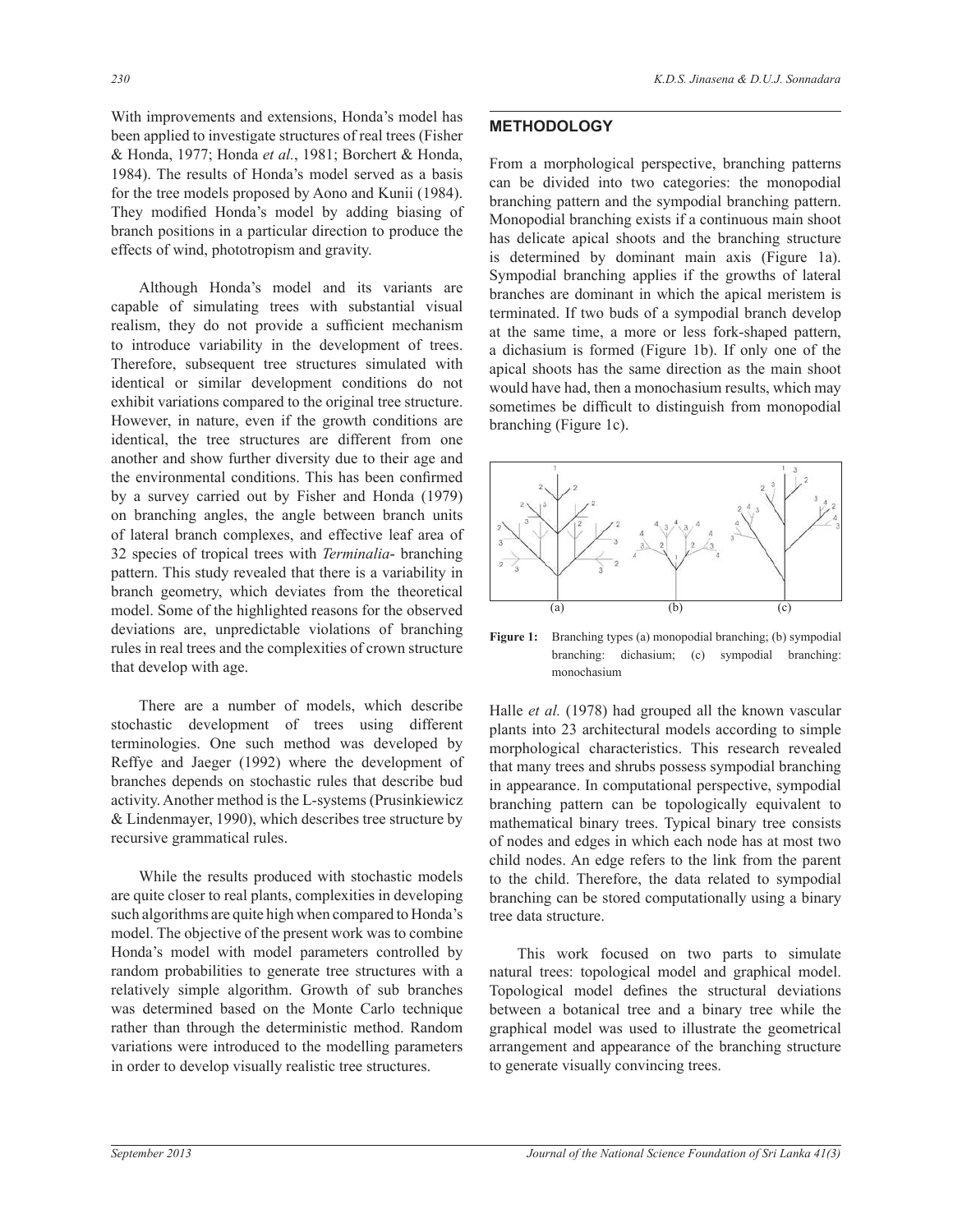#### **Graphical model**

Many internal and external factors take part in deciding the structure of a natural tree. The two most important factors of the tree structure are the branch angle and the branch unit length. Branching angles  $(\theta_i, \theta_j)$  were assumed to be consistent in all levels of tree structure to simplify the modelling. In order to calculate the length of a sub branch unit, a scaling factor  $(S_i)$  was used.

 The geometrical representation of branching pattern was accomplished with Honda's model, which considers the formation of new branch units is a deterministic process that takes place uniformly all over the tree. Using this model, Cartesian coordinates of sub branches can be calculated using coordinates of the main branch and a few basic parameters such as branching angle and ratio of branch lengths. Two models were formulated by Honda (1971) to describe bifurcating branching geometries.

H-model; where mother branch unit  $P_{A}P_{B}$  and the daughter branching units  $P_{B}P_{2i}$  and  $P_{B}P_{2i+1}$  are in the same branch plane.  $\theta_1$  (not labelled) and  $\theta_2$  are branching angles with respect to mother branch  $P_{A}P_{B}$  (Figure 2a).

 I-model; which is based on the H-model but the difference in this model is that branching units  $P_{B}P_{2i}$ and  $P_{B}P_{2i+1}$  are not in the same branch plane. Branching point  $P_{B}P_{2^{i}+1}$  is inclined  $\delta$  angle from the plane, which mother branch  $P_{A}P_{B}$  and daughter branch  $P_{B}P_{2i}$  are in (Figure 2b).



**Figure 2:** Honda's models (a) H-model: branching geometry in horizontal plane; (b) I-model: branching geometry in inclined plane

Honda's I-model was chosen specifically in this research for generating tree structures mainly due to its ability to simulate non planar branching structures making it possible to produce space filling trees in 3D.

Formulas for calculating new spacial coordinates  $(x_j, y_j, z_j)$  using initial coordinates and a basic set of parameters according to Honda's I model were given in equation 1, 2 and 3.

$$
u = x_B - x_A, v = y_B - y_A, w = z_B - z_A
$$
  
\n
$$
L = \sqrt{u^2 + v^2 + w^2}
$$
  
\n
$$
M = \sqrt{u^2 + v^2}
$$
  
\n
$$
x_j = x_B + R \left[ u \cos \theta_j - \left( \frac{Lv \cos \delta + uw \sin \delta}{M} \right) \sin \theta_j \right]
$$
...(1)

$$
y_j = y_B + R \left[ v \cos \theta_j + \left( \frac{Lv \cos \delta - vw \sin \delta}{M} \right) \sin \theta_j \right] \qquad \dots (2)
$$

$$
z_j = z_B + R(w \cos \theta_j + M \sin \delta \sin \theta_j)
$$
...(3)

In addition to branching angles and branch unit lengths, the thickness of branches was also considered for modelling trees in this research. The formula derived by Leonardo da Vinci claims that if a branch with diameter *D* splits into an arbitrary number (*n*) of secondary branches of diameters  $d_1, d_2$ ... etc, the sum of the secondary branches' diameters squared equals the square of the original branch's diameter (equation 4).

$$
D = \sum_{i=1}^{n} d_i^2 \qquad \qquad ...(4)
$$

Mandelbrot (1982) stated that in order to satisfy self similar property, a botanical tree would need the exponent in the equation that describes Leonardo's hypothesis should equal to fractal dimension of the tree and with that, the above relationship can be generalized for botanical trees with bifurcating branching geometry as follows (equation 5).

$$
D = d_1^{\Delta} + d_2^{\Delta} \text{ where } \Delta \text{ is the diameter exponent } \dots (5)
$$

 For most botanical trees, the above equation with  $\Delta \approx 2$  applies (Deussen & Lintermann, 2005). But since trees can be considered as space filling structures as well,  $\Delta \approx 3$  can be also assumed. Therefore, value for  $\Delta$  can be considered as a decisive factor between self similarity and space filling nature of natural trees.

#### **Topological model**

The Honda's model is well suited for implementing the bifurcation branching geometry, which enables the representation of branch topology as a binary tree. One of the important conditions in Honda's model is, a mother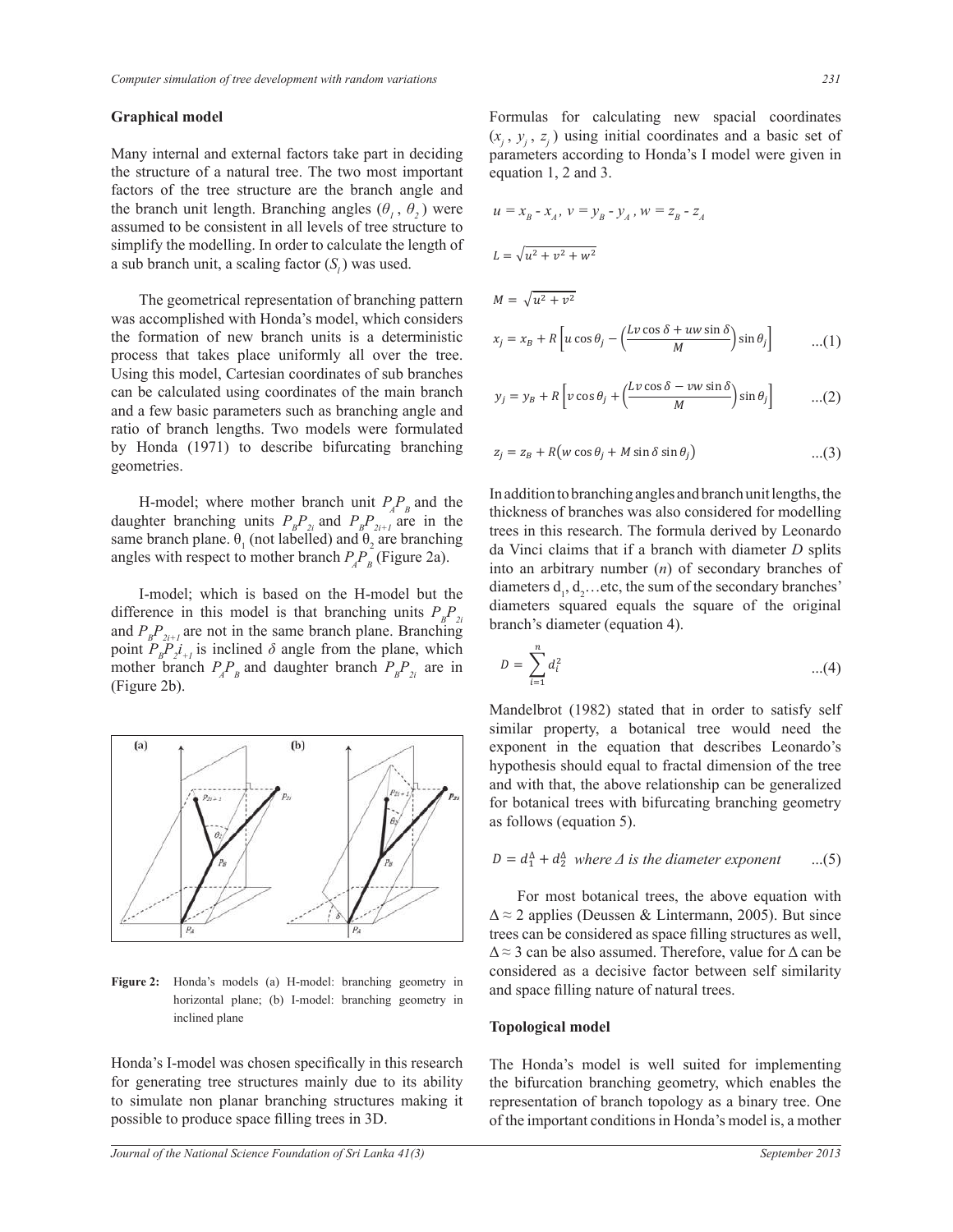segment producing two daughter segments through one branching process. But in real trees, it is often observed that the new shoot formation depends on many internal and external factors. Therefore, the above condition is not satisfied for natural trees in most instances. In this work Honda's model was modified to incorporate stochastic development of branches similar to natural trees. Using statistical probability for generating branches provides a mechanism to control the development of branches as well as to incorporate the effect of external and internal factors to the formation of branches.

 The formation of branches in natural trees is controlled by buds. Buds can be classified into two types, namely, the terminal buds when the bud is located at the tip of a stem and the lateral buds when the bud is located in the axil of a leaf.

 It was assumed that the branching occurs based on fixed probabilities  $(P_t, P_t)$ , which are assigned to the formation of a branch from a terminal and lateral bud, respectively. The decision of growing a sub branch from a branching point (bud) was calculated using Monte-Carlo simulations where the growth of a sub branch segment will occur only if a random number  $R \in [0,1]$  is less than  $P_t$  or  $P_t$ .

 $\in$  [0,1] dormant node  $R[0,1]$   $\left\{\begin{array}{cc} P(t,l) \in [0,1] & \text{dormant node} \\ \vdots & \vdots & \vdots \\ P(t, l) & \in [0,1] & \text{sub branches} \end{array}\right.$  $[0,1]$   $\begin{cases} 0,1 \end{cases}$   $\begin{cases} 0,1 \end{cases}$  sub branches develop  $\langle P_{(t,l)} \in [0,1]$  sub branches develop  $[0,1]$   $\left\{ \begin{array}{l} & P(t,l) \in [0,1] \\ & \text{domant node} \end{array} \right\}$  $\leq P_{\text{max}} \in [0, 1]$  sub branches develop

 Figure 3a shows an outline of the tree growth algorithm. In each iteration of the simulation, conditions for branching, represented with probabilities  $(P_t, P_l)$  are fetched as the first step. Then the developments of sub branches are determined with Monte-Carlo method. If the growth of a sub branch is decided in a previous step, spatial coordinates of the new branch is calculated with Honda's model with the addition of random variations or otherwise the branching point marked as a dormant node.

If a dormant node appears in the  $n<sup>th</sup>$  level, it would result in all nodes in sub branches to be dormant in the next iteration steps. Using binary tree properties it can be obtained that a sub tree in  $n<sup>th</sup>$  level with tree height *h* contains  $2^{h+1-n} - 1$  nodes. In real trees, branching can be instantaneous (sylleptic branching), or delayed (proleptic branching). With proleptic branching, there's a probability of emerging a branch with time. In order to simulate this behaviour, a mechanism for storing the current state of the branching point was introduced to the model. This was done by assigning an index for each branching point depending on the possible growth opportunities (Figure 3b). Indexes were defined considering four possibilities of branching for a branching point.

In order to simulate the proleptic branching where a sub branch occurs from a dormant node (i.e. index  $= 3$ ), postorder traversal method was used to find the successive dormant mother nodes and checked whether each node is ready to grow as a branch at that point of the development. If it satisfies the probability of occurring, a sub branch will emerge with properties related to the current point of development. Otherwise that branching point remained dormant and the iteration continued until a successive branching unit grows to a sub branch.



Figure 3: (a) Outline of the tree growth algorithm. (b) Indexing the branching points - Index  $= 0$ : Both left and right branches have developed; Index  $= 1$ : Only the left branch has developed; Index = 2: Only the right branch has developed; Index = 3: Both branches ceased development

## **RESULTS AND DISCUSSION**

## **Parameters used in the simulation**

The main objective of this study was to simulate tree structures in a visually convincing manner. To accomplish this, a procedural approach with several control parameters (Table 1) was used to define the tree structure. The default values of the control parameters were taken from a study of real trees of *Tabebuia*, carried out by Borchert and Honda (1984).

 In a natural tree, randomness is connected to every aspect of growth and plays a major role in distinguishing the realistic appearance. For an example, branching angles and the length of branches vary around mean values of branch population, which results in its unique shape. In order to simulate the randomness of the tree structure, the parameters used to generate the tree structure were defined with lower and upper bounds of variations, and the random variations within these bounds were fed into parameters for generation of sub branches. Statistical data collected by Aono and Kunii (1984) showed that the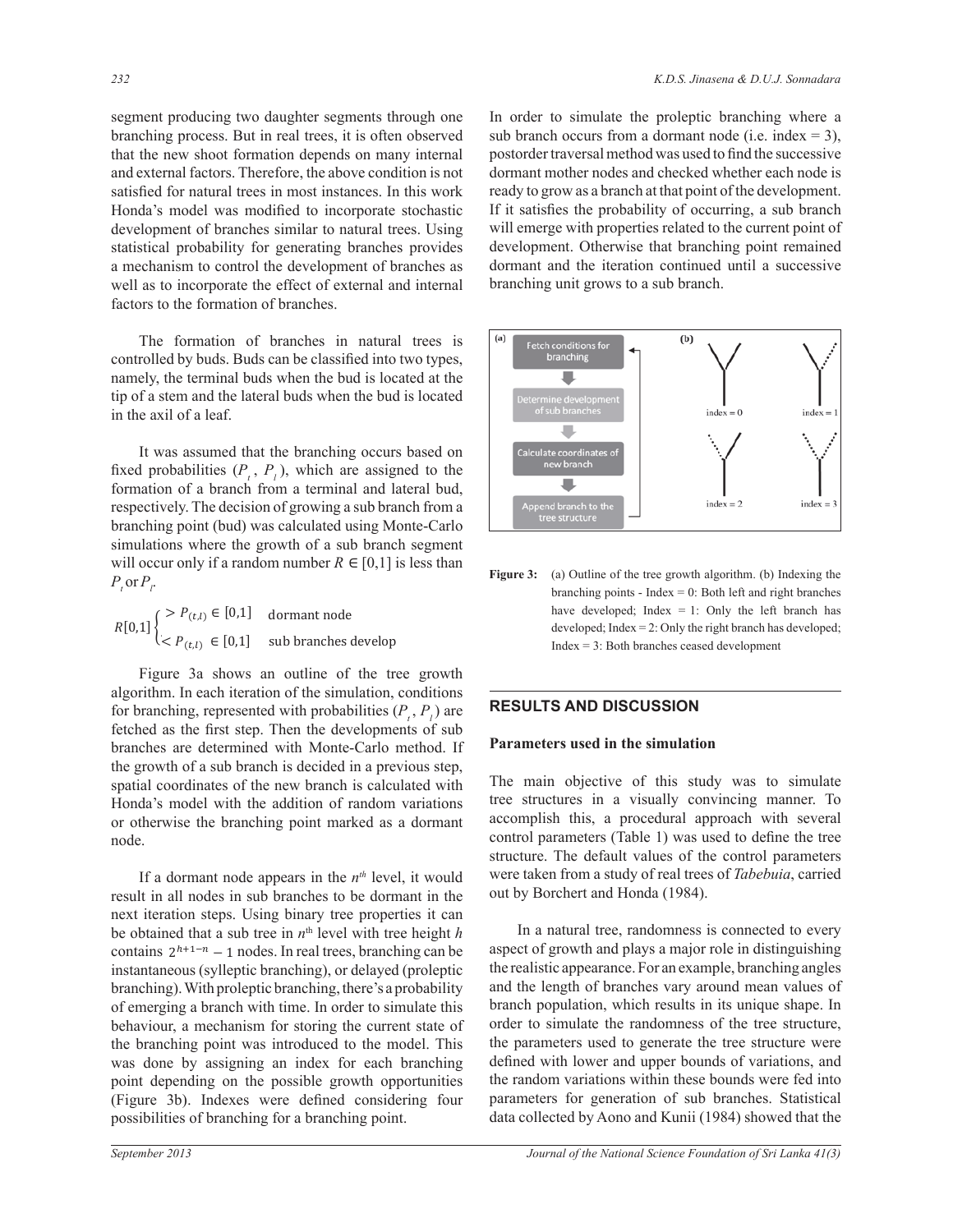| Parameter name                                               | Default<br>value | Max random<br>variation |
|--------------------------------------------------------------|------------------|-------------------------|
| $h$ – Height of the tree as an<br>integer                    | 10               |                         |
| $P_{i}$ Probability of occurring<br>terminal branch segment  | 0.8              |                         |
| $P_i$ - Probability of occurring<br>lateral branch segment   | 0.8              |                         |
| $\theta$ , – Branching angle of child<br>branch 1            | $16^\circ$       | $± 26 \%$               |
| $\theta$ , – Branching angle of child<br>branch <sub>2</sub> | $17^\circ$       | $\pm 26 \%$             |
| $\delta$ - Angle of inclination in<br>branching plane        | $20^{\circ}$     | $\pm 26 \%$             |
| $S_i$ - Scaling factor for branch<br>length                  | 0.8              | $± 32 \%$               |
| $Sr$ - Scaling factor for branch<br>thickness                | 0.86             |                         |

**Table 1:** Parameters and default values used in simulation of random trees

deviation from the measured average value for branching angles can be  $\pm$  26 % and for scaling of branch lengths can be ± 32 % for *Aucuba japonica*, a shrub which exhibits sympodial branching pattern. Similar results were obtained by Fisher and Honda (1979) for the genus *Terminalia*.

#### **Effects due to random variation**

During the first part of the research, the tree structures were generated with the addition of random variations to control branching angles  $(\theta_1, \theta_2, \delta)$  and a scaling factor for branch lengths  $(S_i)$ . Figure 4a shows a tree structure generated purely based on Honda's model, which has a highly symmetrical shape and has exact self similar properties. The results obtained after introducing random variations into growth parameters shows significant difference (Figure 4b). It can be seen that the introduction of random variations has resulted in producing distinct change at each iteration leading to a simulated tree structure, which is closer in appearance to natural trees deviating from perfect self similarity.

 At the next step of the algorithm, tree structures were simulated with addition of probabilistic shoot of branches (Figure 4c) by keeping the branch length and the branch angles fixed. Although the topology of the resultant tree structure is distinguishable from binary trees, it still appears to be visually unrealistic in appearance due to the high geometrical regularity. In contrast, Figure 4d shows a tree structure generated using the same probabilities as in figure 4c with random variations added to branch lengths and branching angles. The appearance of trees generated with random variations can be made closer to natural trees with highly irregular patterns typically seen in nature.



**Figure 4:** (a) Tree structure generated with Honda's model. (b) Tree structure generated with Honda's model and added random factor into branching angles  $(\theta, \theta, \delta)$  and scaling factor for branch lengths  $(S<sub>i</sub>)$ . (c) Tree structure generated with added probability. (d) Tree structure generated with added probability and random deviation to growth parameters.

#### **Structural variation with growth parameters**

It was observed that the addition of probability of the occurring branches has made a greater impact to the branching structure. Figure 5 shows a series of tree structures generated with different sets of fixed probabilities, which clearly illustrates the structural change of trees with the probabilities. It can be seen that when  $P_{(t,l)}$  increases, the 'dense' nature of the tree structure increases rapidly with a higher number of branches appearing in the upper layers of the tree. This is due to the fact that, in a complete binary tree, there are  $2^{(h-l+1)}$  – 2 dependent nodes existing for a node included in level *l* of a tree of height *h*. Therefore if a dormant node occurs in lower levels it has a major impact on the overall tree structure.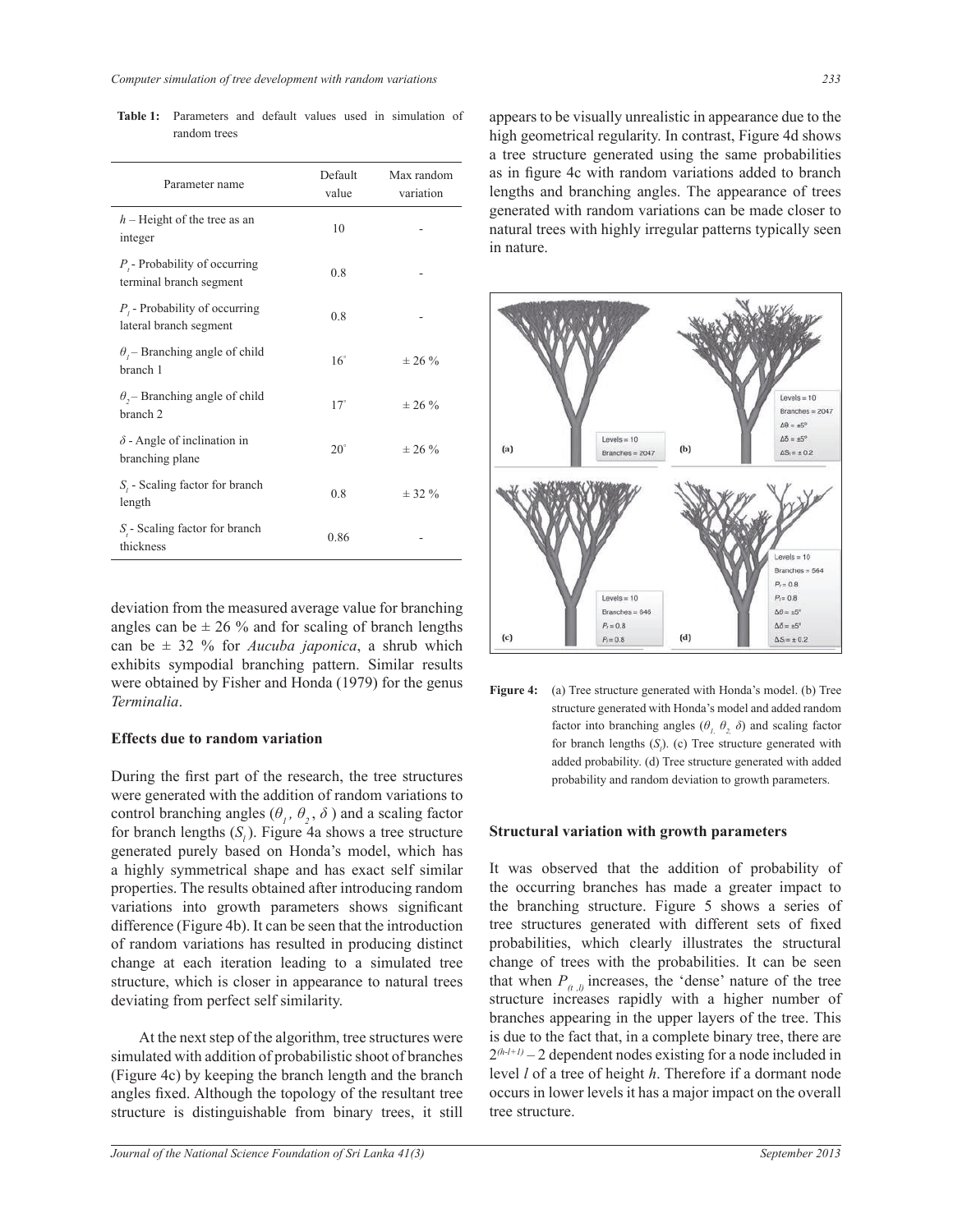

Figure 5: Simulated trees with different probabilities of occurring sub branches  $P_{(t,l)}$ 

This model was also used to simulate the growth forms of trees such as excurrent growth, where a tree exhibits a strong main stem with relatively small lateral branches and deccurent growth where there is no leading main stem. Figure 6a shows a typical excurrent tree generated with the model. In order to simulate the dominancy of the main stem, branching angle of the terminal branch was kept in a low value and the  $P<sub>t</sub>$  was assigned as 1.0 to always generate a terminal branch. Additionally,  $P_l$  was assigned a lower value (0.6) to decrease the population of lateral branches and the scaling factors for branch length and branch thickness  $(S_l, S_l)$  were assigned lower values to simulate shorten and weaker lateral branches. Figure 6b shows a deccurent tree growth simulated with the model. Properties of decurrent growth were introduced to the model simply by assigning equal probabilities of generating branches and using similar values for branching angles.



**Figure 6:** Simulating different growth forms (a) typical excurrent tree with 13 levels and 2154 branches; (b) typical decurrent tree with 13 levels and 1738 branches

#### **Enhanced graphical details**

Figure 7 shows a set of different tree structures generated with adding more graphical details to the model such as addition of leaves to the top most branches and different texture to the bark of the modelled trees. It can be seen that the output of the model can be fine - tuned by varying the parameters and graphical details to produce different forms of trees, which are much closer to natural trees.



**Figure 7:** Trees generated with enhanced graphical details such as leaves and texture. (a) Decurrent tree pattern; (b) excurrent tree pattern and (c) tree showing directional growth with unequal probabilities

# **CONCLUSION**

Computer simulation of natural objects and natural phenomenon has been an ongoing challenge in computational physics for decades. Many natural objects exhibit complex structural forms that defy traditional geometric patterns. Therefore it is difficult to design a drawing algorithm using traditional geometric and mathematical constructs to represent natural objects in a compelling way. While the shapes and structures of natural objects often appear irregular and chaotic, they also exhibit a high degree of self-similarity. This suggests a recursive or iterated approach to the dynamic modelling of natural objects.

 This research has examined the simulation of tree structures using Honda's model (1971). One of the major drawbacks in Honda's model is the use of a deterministic approach to define the branching structure. Therefore the implementation of Honda's model does not give much room to simulate the structural variations due to internal and external factors.

 As a solution to the limitations of Honda's model, probabilistic growth of sub branches was examined in this study. While keeping the deterministic implementation, formation of sub branches was controlled by probabilities assigned to the growth of each sub branch and Monte-Carlo techniques has been used to determine the branch growth stochastically. In addition to this, random variations were added to the intuitive parameters. The results showed that visually realistic tree structures can be generated with modification to the Honda's model.